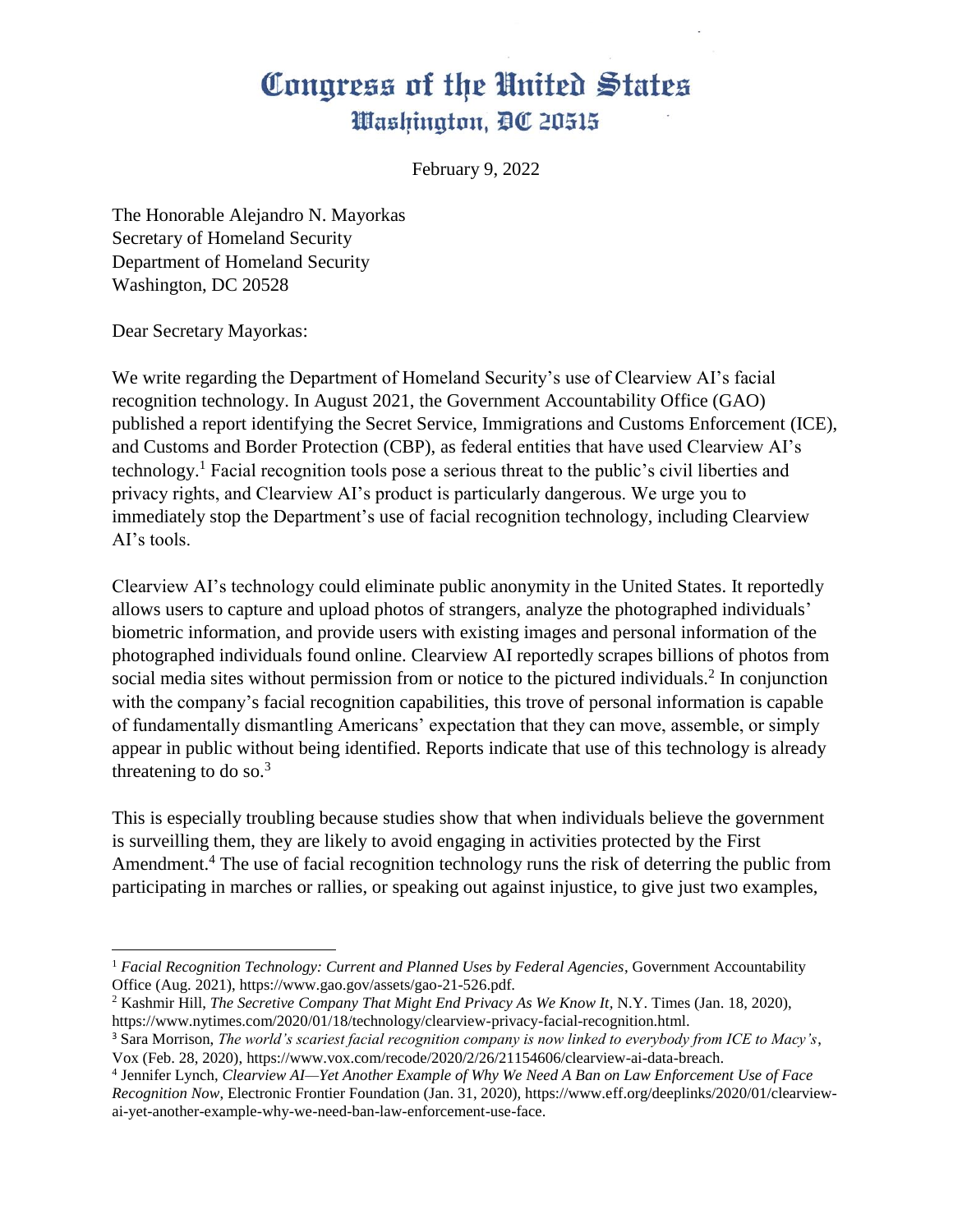The Honorable Alejandro N. Mayorkas February 9, 2022 Page 2

 $\overline{\phantom{a}}$ 

for fear of being permanently included in law enforcement databases. In short, this technology utilizes a high level of surveillance that is often inconsistent with Americans' right to privacy.

Additionally, this technology poses unique threats to Black communities, other communities of color, and immigrant communities. An analysis of facial recognition tools conducted by the National Institute of Standards and Technology (NIST) found that Black, Brown, and Asian individuals were up to 100 times more likely to be misidentified than white male faces.<sup>5</sup> Consistent with this research, at least three Black men have already been wrongfully arrested based on a false facial recognition match.<sup>6</sup>

Facial recognition technology like Clearview's poses unique threats to marginalized communities in ways that extend beyond the tools' inaccuracy issues. Communities of color are systematically subjected to over-policing,<sup>7</sup> and the proliferation of biometric surveillance tools is, therefore, likely to disproportionately infringe upon the privacy of individuals in Black, Brown, and immigrant communities. With respect to law enforcement use of biometric technologies specifically, reports suggest that use of the technology has been promoted among law enforcement professionals, <sup>8</sup> and reviews of deployment of facial recognition technology show that law enforcement entities are more likely to use it on Black and Brown individuals than they are on white individuals. <sup>9</sup> Additionally, past law enforcement use of this technology reportedly targeted Black Lives Matter activists.<sup>10</sup>

Use of increasingly powerful technologies like Clearview AI's have the concerning potential to violate Americans' privacy rights and exacerbate existing injustices. Therefore, as the authors of the *Facial Recognition and Biometric Technology Moratorium Act* (S. 2052/H.R. 3907) which would halt a federal agency or official from using these technologies<sup>11</sup> — we urge you to stop use of facial recognition tools, including Clearview AI's products.

*Treatment of Black Americans in the Criminal Justice System*, Vera Institute for Justice (May 2018), https://www.vera.org/downloads/publications/for-the-record-unjust-burden-racial-disparities.pdf; *Criminal Justice Fact Sheet*, The National Association for the Advancement of Colored People, https://naacp.org/resources/criminaljustice-fact-sheet.

<sup>5</sup> National Institute of Standards and Technology, *NIST Study Evaluates Effects of Race, Age, Sex on Face Recognition Software* (Dec. 19, 2019), https://www.nist.gov/news-events/news/2019/12/nist-study-evaluates-effectsrace-age-sex-face-recognition-software

<sup>6</sup> Kashmir Hill, *Another Arrest, and Jail Time, Due to a Bad Facial Recognition Match*, N.Y. Times (Dec. 29, 2020), https://www.nytimes.com/2020/12/29/technology/facial-recognition-misidentify-jail.html.

<sup>7</sup> Elizabeth Hinton, LeShae Henderson, & Cindy Reed, *An Unjust Burden: The Disparate*

<sup>8</sup> Carole Haskins, *A Popular Workshop for Police Encouraged Cops to Use Face Scans to ID People they Pull Over at Traffic Stops*, Business Insider (Feb. 2, 2022), https://www.businessinsider.com/police-workshop-street-coptraining-podcast-facial-recognition-traffic-stops-2022-2?op=1.

<sup>9</sup> Automated Regional Justice Information System, *San Diego's Privacy Policy Development: Efforts & Lessons Learned*, https://www.voiceofsandiego.org/wp-content/uploads/2021/04/E5-Meaningful-Metrics-1-1.pdf.

<sup>10</sup> James Vincent*, NYPD Used Facial Recognition to Track Down Black Lives Matter Activist*, The Verge (Aug. 18, 2020), https://www.theverge.com/2020/8/18/21373316/nypd-facial-recognition-black-lives-matter-activist-derrickingram/.

<sup>&</sup>lt;sup>11</sup> Facial Recognition and Biometric Technology Moratorium Act, S. 2052, 117<sup>th</sup> Congress § 1 (2021); Facial Recognition and Biometric Technology Moratorium Act, H.R. 3907, 117th Congress § 1 (2021).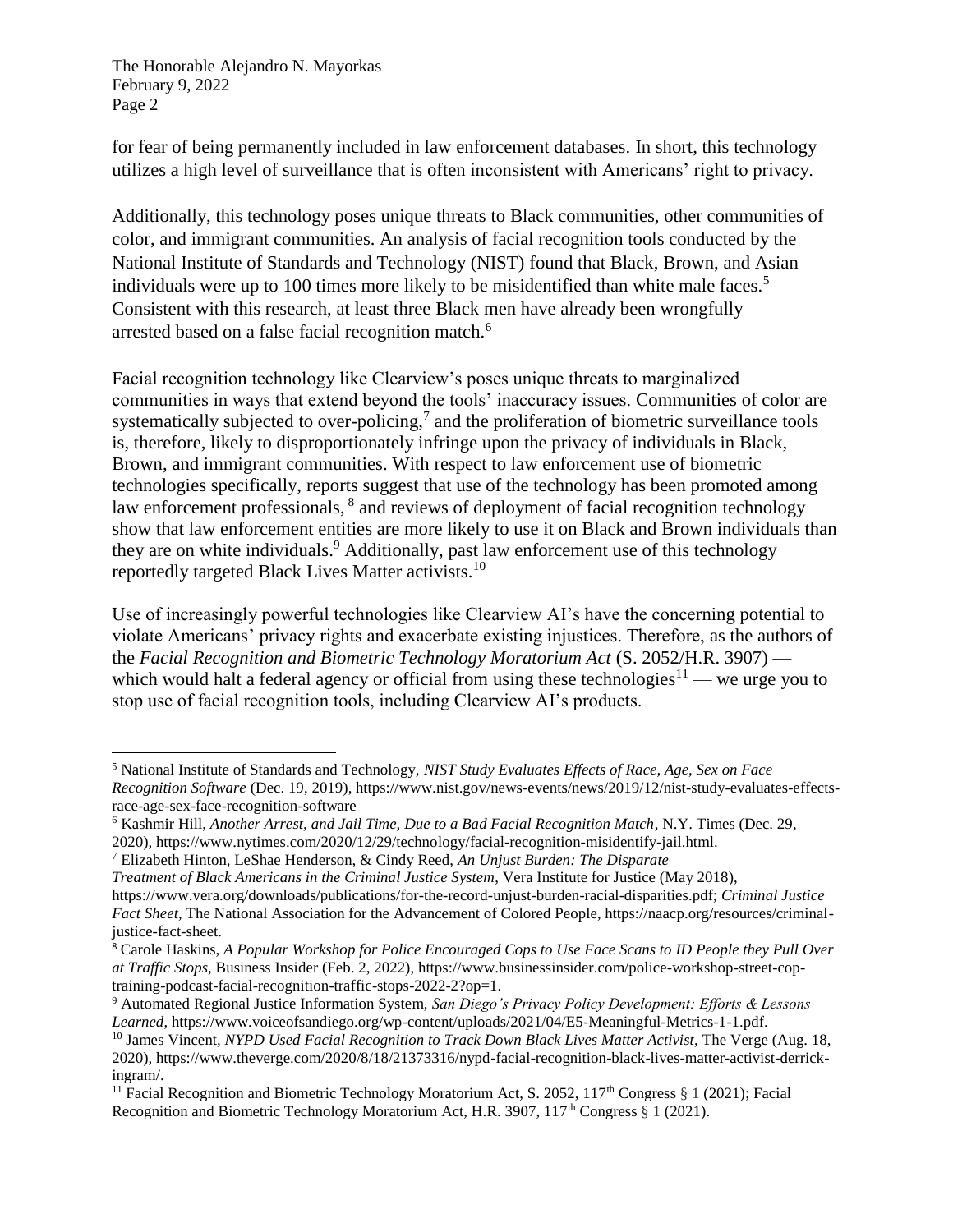The Honorable Alejandro N. Mayorkas February 9, 2022 Page 3

Thank you for your attention to this important matter.

Sincerely,

Edward J Markey

Edward J. Markey Pramila Jayapal

purile

United States Senator United States Representative

Gramm S.

Jeffrey A. Merkley Ayanna Pressley United States Senator United States Representative

cc: The Honorable James M. Murray, Director, U.S. Secret Service The Honorable Tae Johnson, Director, U.S. Immigration and Customs Enforcement The Honorable Chris Magnus, Commissioner, U.S. Customs and Border Protection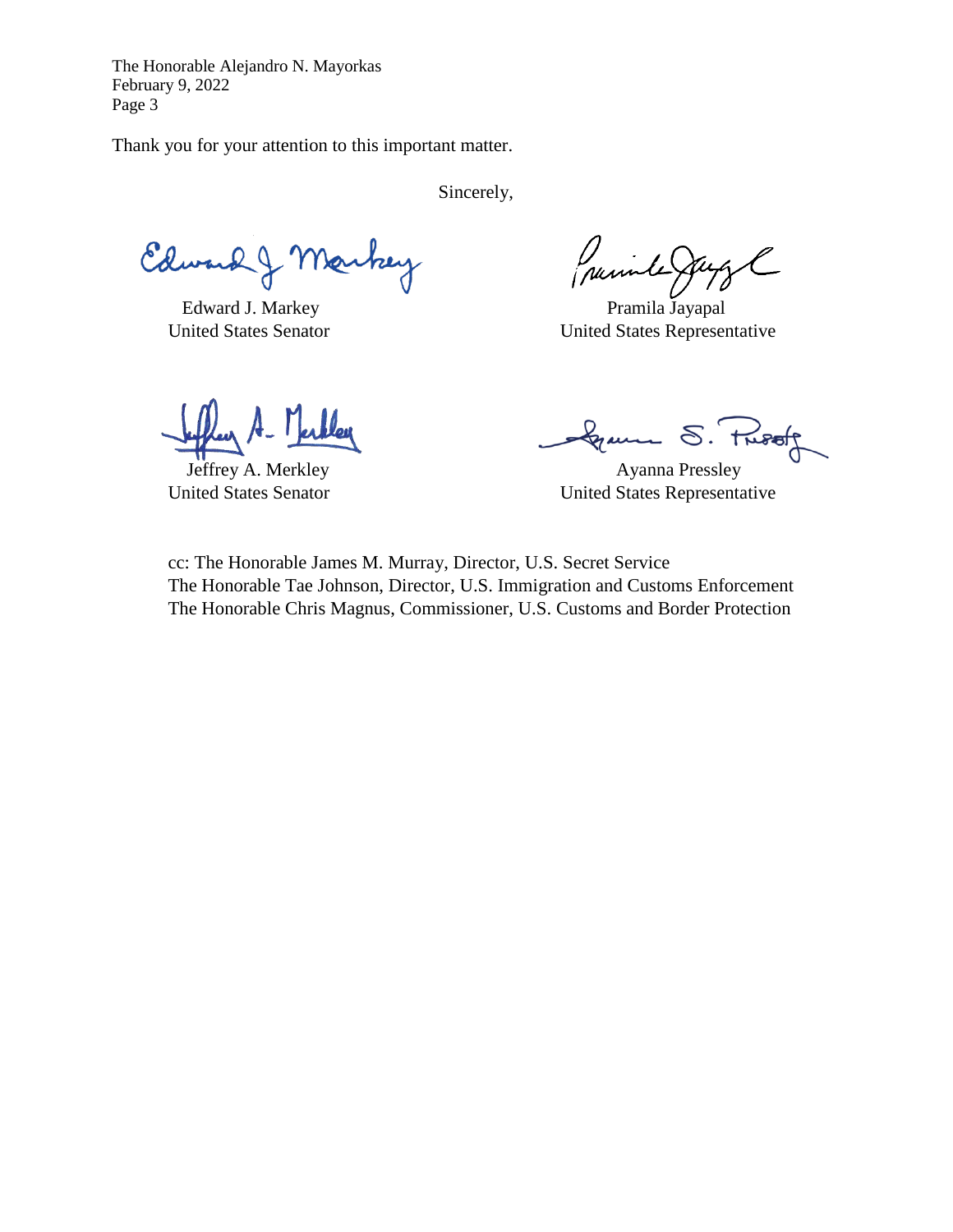February 9, 2022

The Honorable Merrick B. Garland U.S. Attorney General Department of Justice Washington, DC 20530

Dear Attorney General Garland:

 $\overline{\phantom{a}}$ 

We write regarding the Department's use of Clearview AI's facial recognition technology. In August 2021, the Government Accountability Office (GAO) published a report identifying the Bureau of Alcohol, Tobacco, Firearms and Explosives, the Drug Enforcement Administration (DEA), the Federal Bureau of Investigation (FBI), and the U.S. Marshals Service, as federal entities that have used Clearview AI's technology.<sup>1</sup> Facial recognition tools pose a serious threat to the public's civil liberties and privacy rights, and Clearview AI's product is particularly dangerous. We urge you to immediately stop the Department's use of facial recognition technology, including Clearview AI's tools.

Clearview AI's technology could eliminate public anonymity in the United States. It reportedly allows users to capture and upload photos of strangers, analyze the photographed individuals' biometric information, and provide users with existing images and personal information of the photographed individuals found online. Clearview AI reportedly scrapes billions of photos from social media sites without permission from or notice to the pictured individuals.<sup>2</sup> In conjunction with the company's facial recognition capabilities, this trove of personal information is capable of fundamentally dismantling Americans' expectation that they can move, assemble, or simply appear in public without being identified. Reports indicate that use of this technology is already threatening to do so. $3$ 

This is especially troubling because studies show that when individuals believe the government is surveilling them, they are likely to avoid engaging in activities protected by the First Amendment.<sup>4</sup> The use of facial recognition technology runs the risk of deterring the public from participating in marches or rallies, or speaking out against injustice, to give just two examples, for fear of being permanently included in law enforcement databases. In short, this technology utilizes a high level of surveillance that is often inconsistent with Americans' right to privacy.

<sup>&</sup>lt;sup>1</sup> Facial Recognition Technology: Current and Planned Uses by Federal Agencies, Government Accountability Office (Aug. 2021), https://www.gao.gov/assets/gao-21-526.pdf.

<sup>2</sup> Kashmir Hill, *The Secretive Company That Might End Privacy As We Know It,* N.Y. Times (Jan. 18, 2020), https://www.nytimes.com/2020/01/18/technology/clearview-privacy-facial-recognition.html.

<sup>3</sup> Sara Morrison, *The world's scariest facial recognition company is now linked to everybody from ICE to Macy's*, Vox (Feb. 28, 2020), https://www.vox.com/recode/2020/2/26/21154606/clearview-ai-data-breach.

<sup>4</sup> Jennifer Lynch, *Clearview AI—Yet Another Example of Why We Need A Ban on Law Enforcement Use of Face Recognition Now*, Electronic Frontier Foundation (Jan. 31, 2020), https://www.eff.org/deeplinks/2020/01/clearviewai-yet-another-example-why-we-need-ban-law-enforcement-use-face.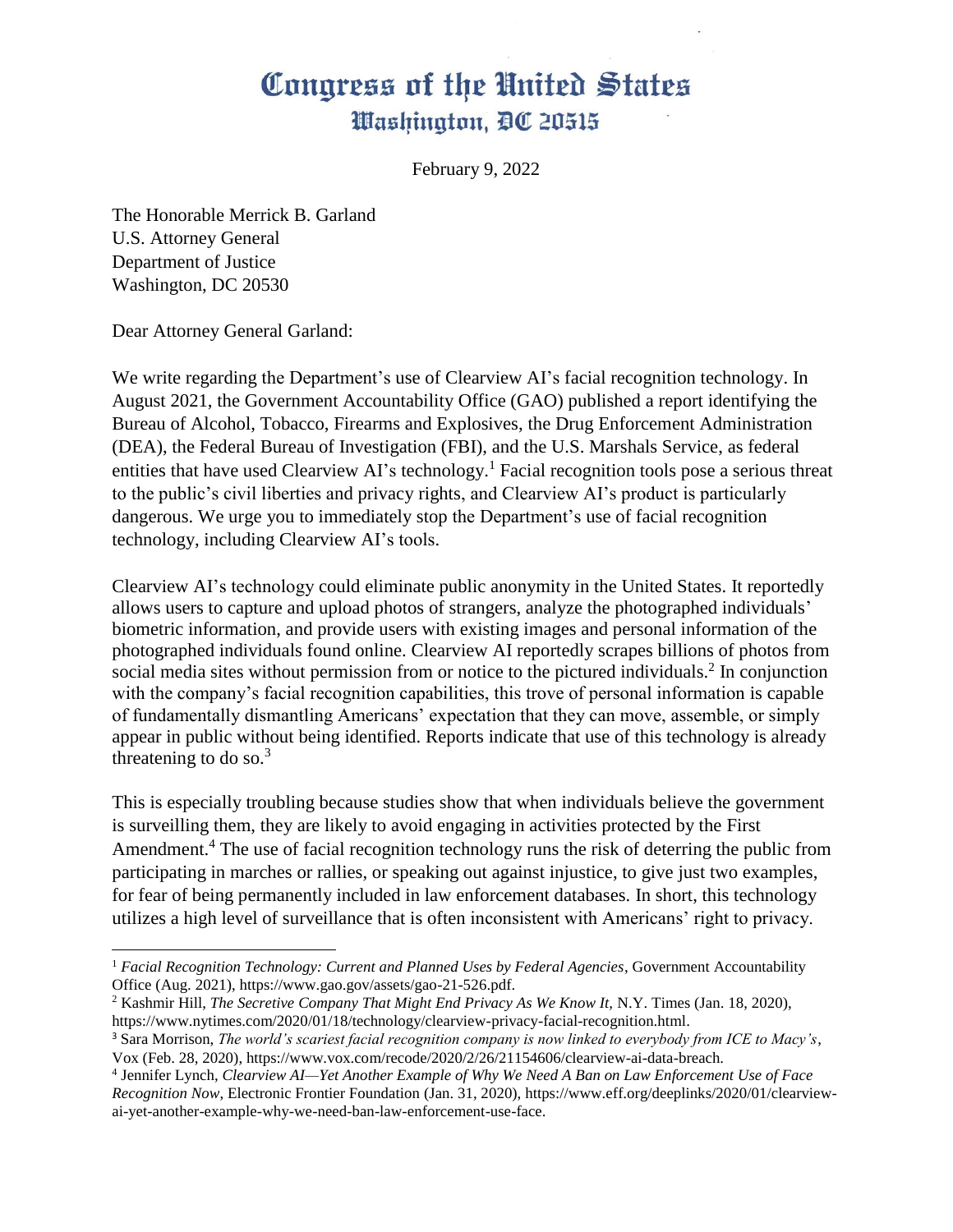The Honorable Merrick B. Garland February 9, 2022 Page 2

Additionally, this technology poses unique threats to Black communities, other communities of color, and immigrant communities. An analysis of facial recognition tools conducted by the National Institute of Standards and Technology (NIST) found that Black, Brown, and Asian individuals were up to 100 times more likely to be misidentified than white male faces.<sup>5</sup> Consistent with this research, at least three Black men have already been wrongfully arrested based on a false facial recognition match.<sup>6</sup>

Facial recognition technology like Clearview's poses unique threats to marginalized communities in ways that extend beyond the tools' inaccuracy issues. Communities of color are systematically subjected to over-policing,<sup>7</sup> and the proliferation of biometric surveillance tools is, therefore, likely to disproportionately infringe upon the privacy of individuals in Black, Brown, and immigrant communities. With respect to law enforcement use of biometric technologies specifically, reports suggest that use of the technology has been promoted among law enforcement professionals, <sup>8</sup> and reviews of deployment of facial recognition technology show that law enforcement entities are more likely to use it on Black and Brown individuals than they are on white individuals. <sup>9</sup> Additionally, past law enforcement use of this technology reportedly targeted Black Lives Matter activists.<sup>10</sup>

Use of increasingly powerful technologies like Clearview AI's have the concerning potential to violate Americans' privacy rights and exacerbate existing injustices. Therefore, as the authors of the *Facial Recognition and Biometric Technology Moratorium Act* (S. 2052/H.R. 3907) which would halt a federal agency or official from using these technologies<sup>11</sup> — we urge you to stop use of facial recognition tools, including Clearview AI's products.

Thank you for your attention to this important matter.

 $\overline{\phantom{a}}$ 

*Treatment of Black Americans in the Criminal Justice System*, Vera Institute for Justice (May 2018), https://www.vera.org/downloads/publications/for-the-record-unjust-burden-racial-disparities.pdf; *Criminal Justice Fact Sheet*, The National Association for the Advancement of Colored People, https://naacp.org/resources/criminaljustice-fact-sheet.

<sup>5</sup> National Institute of Standards and Technology, *NIST Study Evaluates Effects of Race, Age, Sex on Face Recognition Software* (Dec. 19, 2019), https://www.nist.gov/news-events/news/2019/12/nist-study-evaluates-effectsrace-age-sex-face-recognition-software

<sup>6</sup> Kashmir Hill, *Another Arrest, and Jail Time, Due to a Bad Facial Recognition Match*, N.Y. Times (Dec. 29,

<sup>2020),</sup> https://www.nytimes.com/2020/12/29/technology/facial-recognition-misidentify-jail.html. <sup>7</sup> Elizabeth Hinton, LeShae Henderson, & Cindy Reed, *An Unjust Burden: The Disparate*

<sup>8</sup> Carole Haskins, *A Popular Workshop for Police Encouraged Cops to Use Face Scans to ID People they Pull Over at Traffic Stops*, Business Insider (Feb. 2, 2022), https://www.businessinsider.com/police-workshop-street-coptraining-podcast-facial-recognition-traffic-stops-2022-2?op=1.

<sup>9</sup> Automated Regional Justice Information System, *San Diego's Privacy Policy Development: Efforts & Lessons Learned*, https://www.voiceofsandiego.org/wp-content/uploads/2021/04/E5-Meaningful-Metrics-1-1.pdf.

<sup>10</sup> James Vincent, *NYPD Used Facial Recognition to Track Down Black Lives Matter Activist*, The Verge (Aug. 18, 2020), https://www.theverge.com/2020/8/18/21373316/nypd-facial-recognition-black-lives-matter-activist-derrickingram/.

<sup>&</sup>lt;sup>11</sup> Facial Recognition and Biometric Technology Moratorium Act, S. 2052, 117<sup>th</sup> Congress § 1 (2021); Facial Recognition and Biometric Technology Moratorium Act, H.R. 3907, 117th Congress § 1 (2021).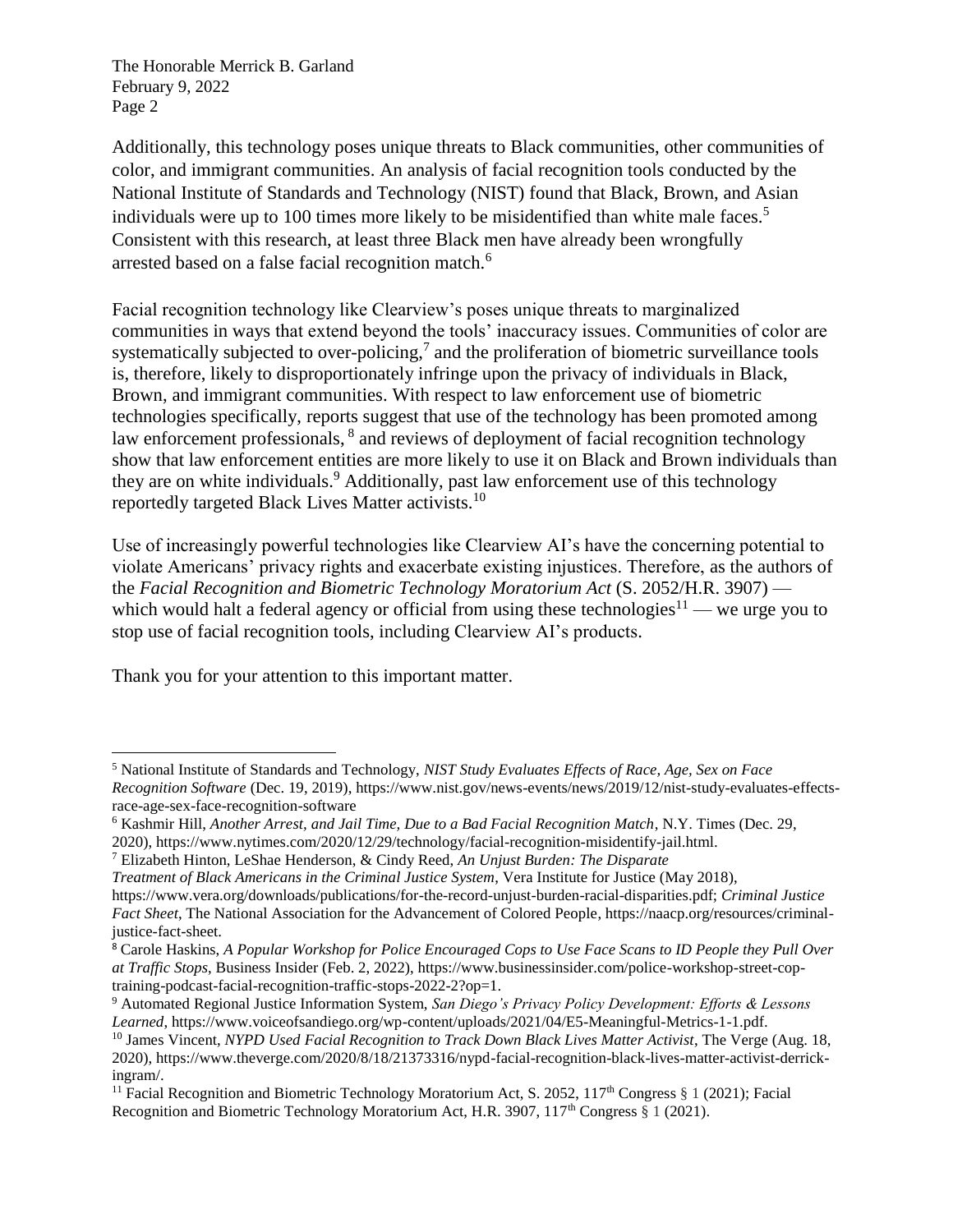The Honorable Merrick B. Garland February 9, 2022 Page 3

Sincerely,

Edward J Markey

Prainte

Edward J. Markey Pramila Jayapal United States Senator United States Representative

Gramme S. Fusof

Jeffrey A. Merkley **Ayanna Pressley** United States Senator United States Representative

cc: The Honorable Marvin Richardson, Acting Director, U.S. Bureau of Alcohol, Tobacco, Firearms and Explosives The Honorable Anne Milgram, Administrator, U.S. Drug Enforcement Administration The Honorable Christopher A. Wray, Director, Federal Bureau of Investigation The Honorable Ronald L. Davis, Director, U.S. Marshals Service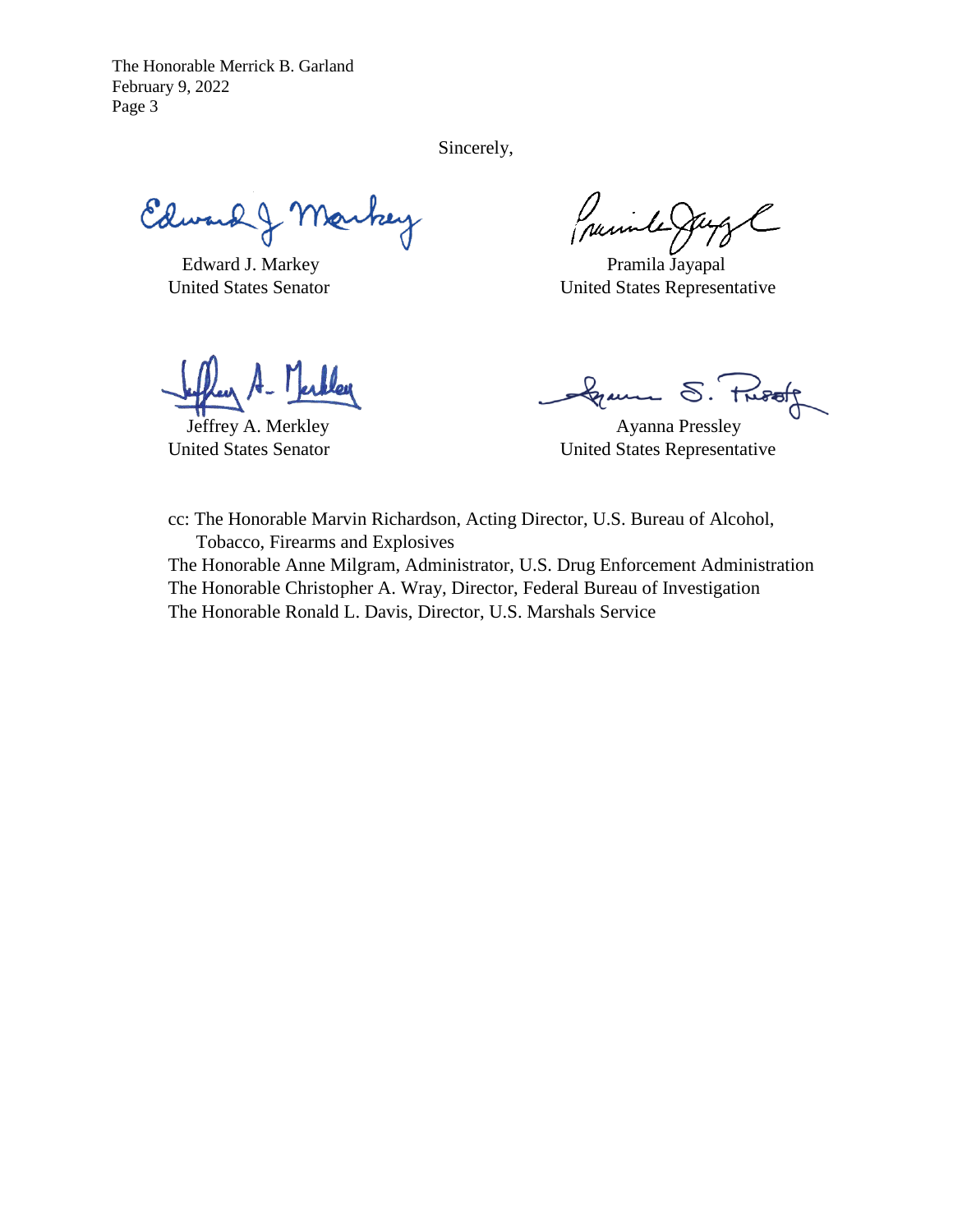February 9, 2022

The Honorable Lloyd J. Austin III Secretary of Defense U.S. Department of Defense 1000 Defense Pentagon Washington, D.C. 20301

Dear Secretary Austin:

l

We write regarding the Department of Defense's use of Clearview AI's facial recognition technology. In August 2021, the Government Accountability Office (GAO) published a report identifying the U.S. Air Force, as a federal entity that has used Clearview AI's technology.<sup>[1](#page-6-0)</sup> Facial recognition tools pose a serious threat to the public's civil liberties and privacy rights, and Clearview AI's product is particularly dangerous. We urge you to immediately stop the Department's use of facial recognition technology, including Clearview AI's tools.

Clearview AI's technology could eliminate public anonymity in the United States. It reportedly allows users to capture and upload photos of strangers, analyze the photographed individuals' biometric information, and provide users with existing images and personal information of the photographed individuals found online. Clearview AI reportedly scrapes billions of photos from social media sites without permission from or notice to the pictured individuals.<sup>[2](#page-6-1)</sup> In conjunction with the company's facial recognition capabilities, this trove of personal information is capable of fundamentally dismantling Americans' expectation that they can move, assemble, or simply appear in public without being identified. Reports indicate that use of this technology is already threatening to do so. $3$ 

This is especially troubling because studies show that when individuals believe the government is surveilling them, they are likely to avoid engaging in activities protected by the First Amendment.<sup>[4](#page-6-3)</sup> The use of facial recognition technology runs the risk of deterring the public from participating in marches or rallies, or speaking out against injustice, to give just two examples, for fear of being permanently included in law enforcement databases. In short, this technology utilizes a high level of surveillance that is often inconsistent with Americans' right to privacy.

<span id="page-6-0"></span><sup>&</sup>lt;sup>1</sup> Facial Recognition Technology: Current and Planned Uses by Federal Agencies, Government Accountability Office (Aug. 2021), https://www.gao.gov/assets/gao-21-526.pdf.

<span id="page-6-1"></span><sup>2</sup> Kashmir Hill, *The Secretive Company That Might End Privacy As We Know It,* N.Y. Times (Jan. 18, 2020), https://www.nytimes.com/2020/01/18/technology/clearview-privacy-facial-recognition.html.

<span id="page-6-2"></span><sup>3</sup> Sara Morrison, *The world's scariest facial recognition company is now linked to everybody from ICE to Macy's*, Vox (Feb. 28, 2020), https://www.vox.com/recode/2020/2/26/21154606/clearview-ai-data-breach.

<span id="page-6-3"></span><sup>4</sup> Jennifer Lynch, *Clearview AI—Yet Another Example of Why We Need A Ban on Law Enforcement Use of Face Recognition Now*, Electronic Frontier Foundation (Jan. 31, 2020), https://www.eff.org/deeplinks/2020/01/clearviewai-yet-another-example-why-we-need-ban-law-enforcement-use-face.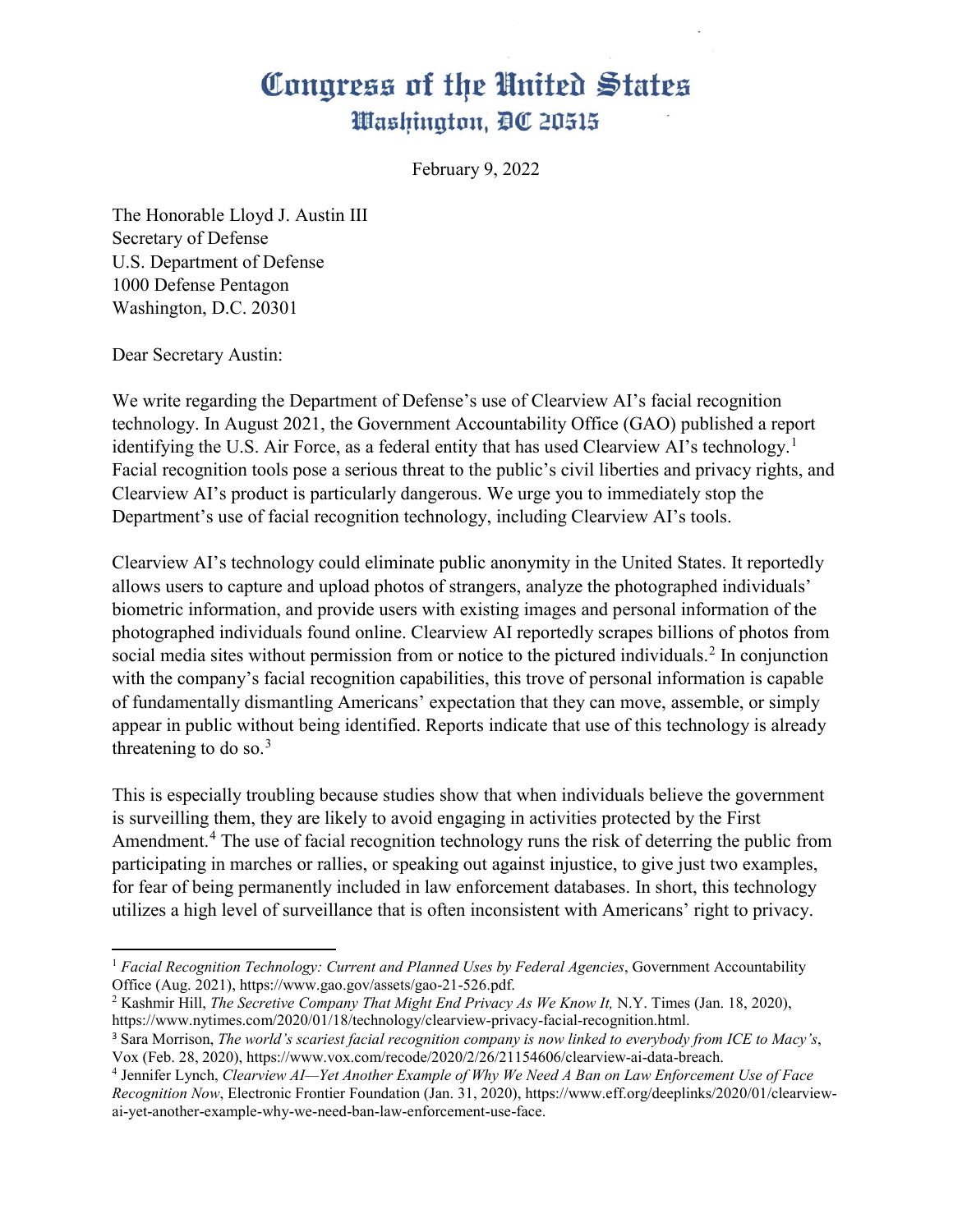The Honorable Lloyd J. Austin III February 9, 2022 Page 2

Additionally, this technology poses unique threats to Black communities, other communities of color, and immigrant communities. An analysis of facial recognition tools conducted by the National Institute of Standards and Technology (NIST) found that Black, Brown, and Asian individuals were up to 100 times more likely to be misidentified than white male faces.<sup>[5](#page-7-0)</sup> Consistent with this research, at least three Black men have already been wrongfully arrested based on a false facial recognition match.<sup>[6](#page-7-1)</sup>

Facial recognition technology like Clearview's poses unique threats to marginalized communities in ways that extend beyond the tools' inaccuracy issues. Communities of color are systematically subjected to over-policing,<sup>[7](#page-7-2)</sup> and the proliferation of biometric surveillance tools is, therefore, likely to disproportionately infringe upon the privacy of individuals in Black, Brown, and immigrant communities. With respect to law enforcement use of biometric technologies specifically, reports suggest that use of the technology has been promoted among law enforcement professionals, <sup>[8](#page-7-3)</sup> and reviews of deployment of facial recognition technology show that law enforcement entities are more likely to use it on Black and Brown individuals than they are on white individuals.<sup>[9](#page-7-4)</sup> Additionally, past law enforcement use of this technology reportedly targeted Black Lives Matter activists.[10](#page-7-5)

Use of increasingly powerful technologies like Clearview AI's have the concerning potential to violate Americans' privacy rights and exacerbate existing injustices. Therefore, as the authors of the *Facial Recognition and Biometric Technology Moratorium Act* (S. 2052/H.R. 3907) — which would halt a federal agency or official from using these technologies<sup>[11](#page-7-6)</sup> — we urge you to stop use of facial recognition tools, including Clearview AI's products.

Thank you for your attention to this important matter.

 $\overline{a}$ 

<span id="page-7-2"></span>*Treatment of Black Americans in the Criminal Justice System*, Vera Institute for Justice (May 2018),

https://www.vera.org/downloads/publications/for-the-record-unjust-burden-racial-disparities.pdf; *Criminal Justice Fact Sheet*, The National Association for the Advancement of Colored People, https://naacp.org/resources/criminaljustice-fact-sheet.

<span id="page-7-0"></span><sup>5</sup> National Institute of Standards and Technology, *NIST Study Evaluates Effects of Race, Age, Sex on Face Recognition Software*(Dec. 19, 2019), https://www.nist.gov/news-events/news/2019/12/nist-study-evaluates-effectsrace-age-sex-face-recognition-software<br><sup>6</sup> Kashmir Hill, *Another Arrest, and Jail Time, Due to a Bad Facial Recognition Match*, N.Y, Times (Dec. 29,

<span id="page-7-1"></span>

<sup>2020),</sup> https://www.nytimes.com/2020/12/29/technology/facial-recognition-misidentify-jail.html. 7 Elizabeth Hinton, LeShae Henderson, & Cindy Reed, *An Unjust Burden: The Disparate*

<span id="page-7-3"></span><sup>8</sup> Carole Haskins, *A Popular Workshop for Police Encouraged Cops to Use Face Scans to ID People they Pull Over at Traffic Stops*, Business Insider (Feb. 2, 2022), https://www.businessinsider.com/police-workshop-street-coptraining-podcast-facial-recognition-traffic-stops-2022-2?op=1.

<span id="page-7-4"></span><sup>9</sup> Automated Regional Justice Information System, *San Diego's Privacy Policy Development: Efforts & Lessons Learned*, https://www.voiceofsandiego.org/wp-content/uploads/2021/04/E5-Meaningful-Metrics-1-1.pdf. 10 James Vincent*, NYPD Used Facial Recognition to Track Down Black Lives Matter Activist*, The Verge (Aug. 18,

<span id="page-7-5"></span><sup>2020),</sup> https://www.theverge.com/2020/8/18/21373316/nypd-facial-recognition-black-lives-matter-activist-derrickingram/.

<span id="page-7-6"></span><sup>&</sup>lt;sup>11</sup> Facial Recognition and Biometric Technology Moratorium Act, S. 2052, 117<sup>th</sup> Congress § 1 (2021); Facial Recognition and Biometric Technology Moratorium Act, H.R. 3907, 117<sup>th</sup> Congress  $\S 1$  (2021).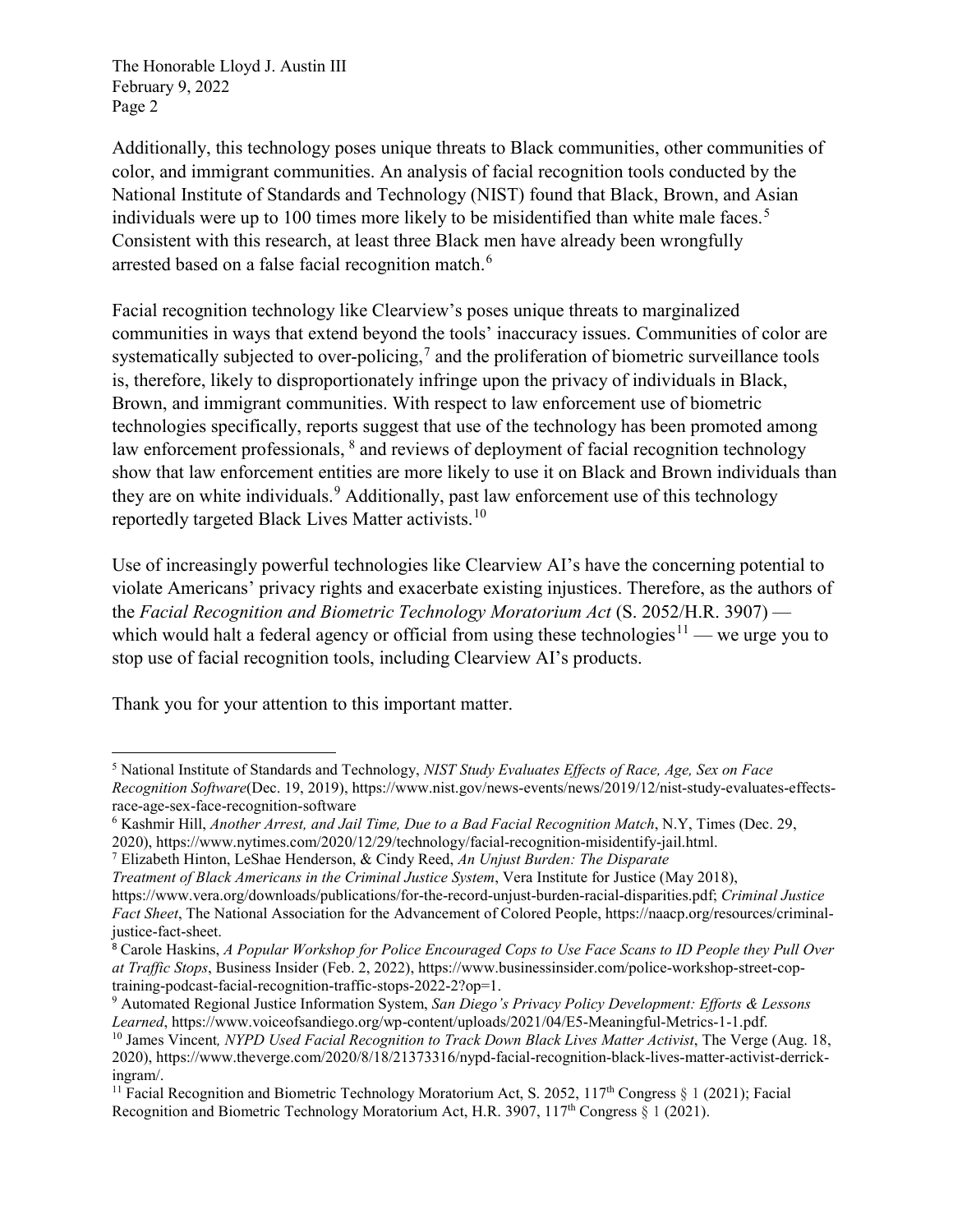The Honorable Lloyd J. Austin III February 9, 2022 Page 3

Sincerely,

Edward J Markey

(parinte)

Edward J. Markey Pramila Jayapal United States Senator United States Representative

Gramme S. Pusst

Jeffrey A. Merkley **Ayanna Pressley** United States Senator United States Representative

cc: The Honorable Frank Kendall, Secretary, U.S. Air Force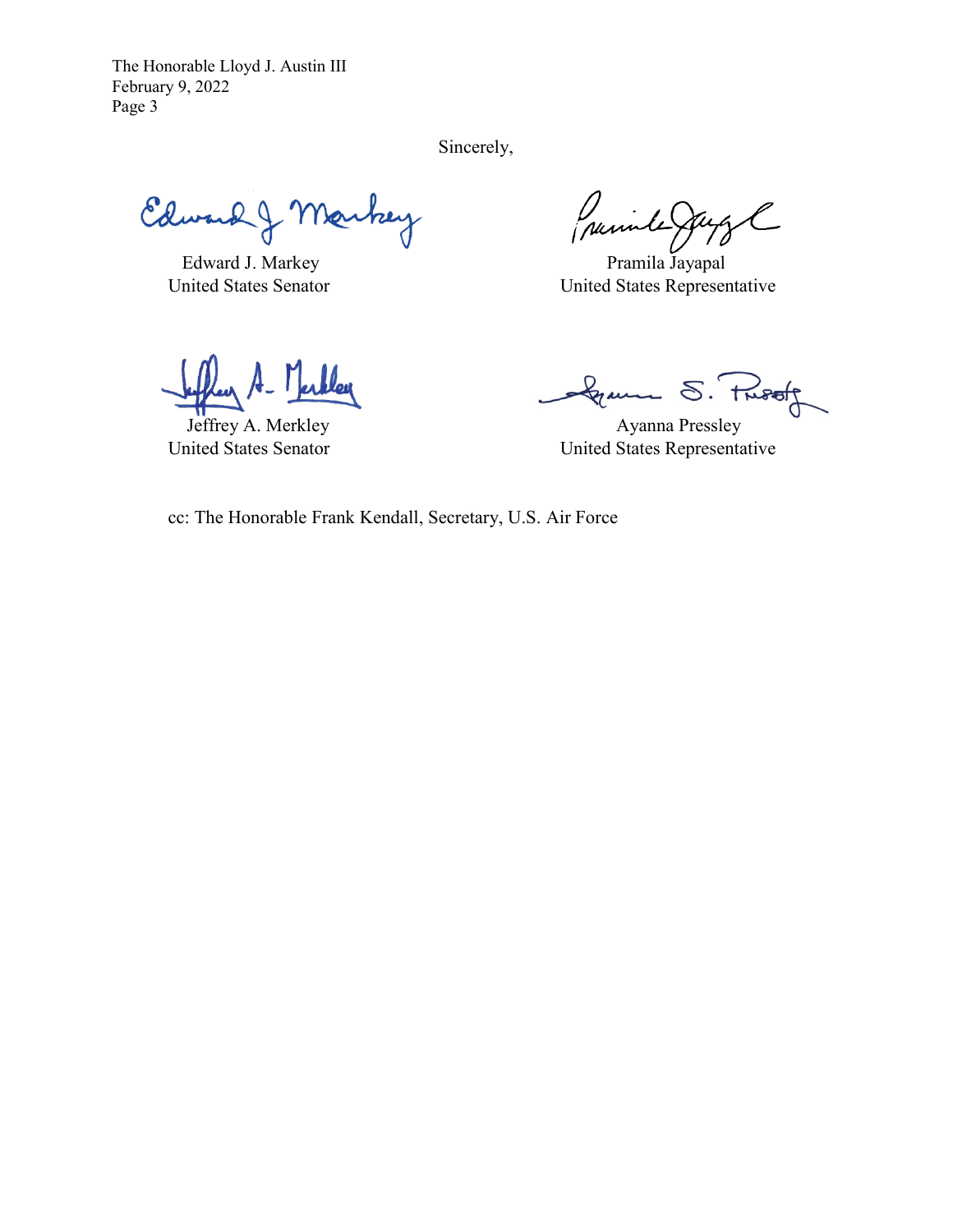February 9, 2022

The Honorable Xavier Becerra Secretary Department of Health and Human Services 200 Independence Avenue Washington, DC 20201

Dear Secretary Becerra:

l

We write regarding the Department of Health and Human Services' use of Clearview AI's facial recognition technology. In August 2021, the Government Accountability Office (GAO) published a report identifying the Office of Inspector General for the United States Department of Health and Human Services, as a federal entity that has used Clearview AI's technology.<sup>[1](#page-9-0)</sup> Facial recognition tools pose a serious threat to the public's civil liberties and privacy rights, and Clearview AI's product is particularly dangerous. We urge you to immediately stop the Department's use of facial recognition technology, including Clearview AI's tools.

Clearview AI's technology could eliminate public anonymity in the United States. It reportedly allows users to capture and upload photos of strangers, analyze the photographed individuals' biometric information, and provide users with existing images and personal information of the photographed individuals found online. Clearview AI reportedly scrapes billions of photos from social media sites without permission from or notice to the pictured individuals.<sup>[2](#page-9-1)</sup> In conjunction with the company's facial recognition capabilities, this trove of personal information is capable of fundamentally dismantling Americans' expectation that they can move, assemble, or simply appear in public without being identified. Reports indicate that use of this technology is already threatening to do so. $3$ 

This is especially troubling because studies show that when individuals believe the government is surveilling them, they are likely to avoid engaging in activities protected by the First Amendment.<sup>[4](#page-9-3)</sup> The use of facial recognition technology runs the risk of deterring the public from participating in marches or rallies, or speaking out against injustice, to give just two examples, for fear of being permanently included in law enforcement databases. In short, this technology utilizes a high level of surveillance that is often inconsistent with Americans' right to privacy.

<span id="page-9-0"></span><sup>&</sup>lt;sup>1</sup> Facial Recognition Technology: Current and Planned Uses by Federal Agencies, Government Accountability Office (Aug. 2021), https://www.gao.gov/assets/gao-21-526.pdf.

<span id="page-9-1"></span><sup>2</sup> Kashmir Hill, *The Secretive Company That Might End Privacy As We Know It,* N.Y. Times (Jan. 18, 2020), https://www.nytimes.com/2020/01/18/technology/clearview-privacy-facial-recognition.html.

<span id="page-9-2"></span><sup>3</sup> Sara Morrison, *The world's scariest facial recognition company is now linked to everybody from ICE to Macy's*, Vox (Feb. 28, 2020), https://www.vox.com/recode/2020/2/26/21154606/clearview-ai-data-breach.

<span id="page-9-3"></span><sup>4</sup> Jennifer Lynch, *Clearview AI—Yet Another Example of Why We Need A Ban on Law Enforcement Use of Face Recognition Now*, Electronic Frontier Foundation (Jan. 31, 2020), https://www.eff.org/deeplinks/2020/01/clearviewai-yet-another-example-why-we-need-ban-law-enforcement-use-face.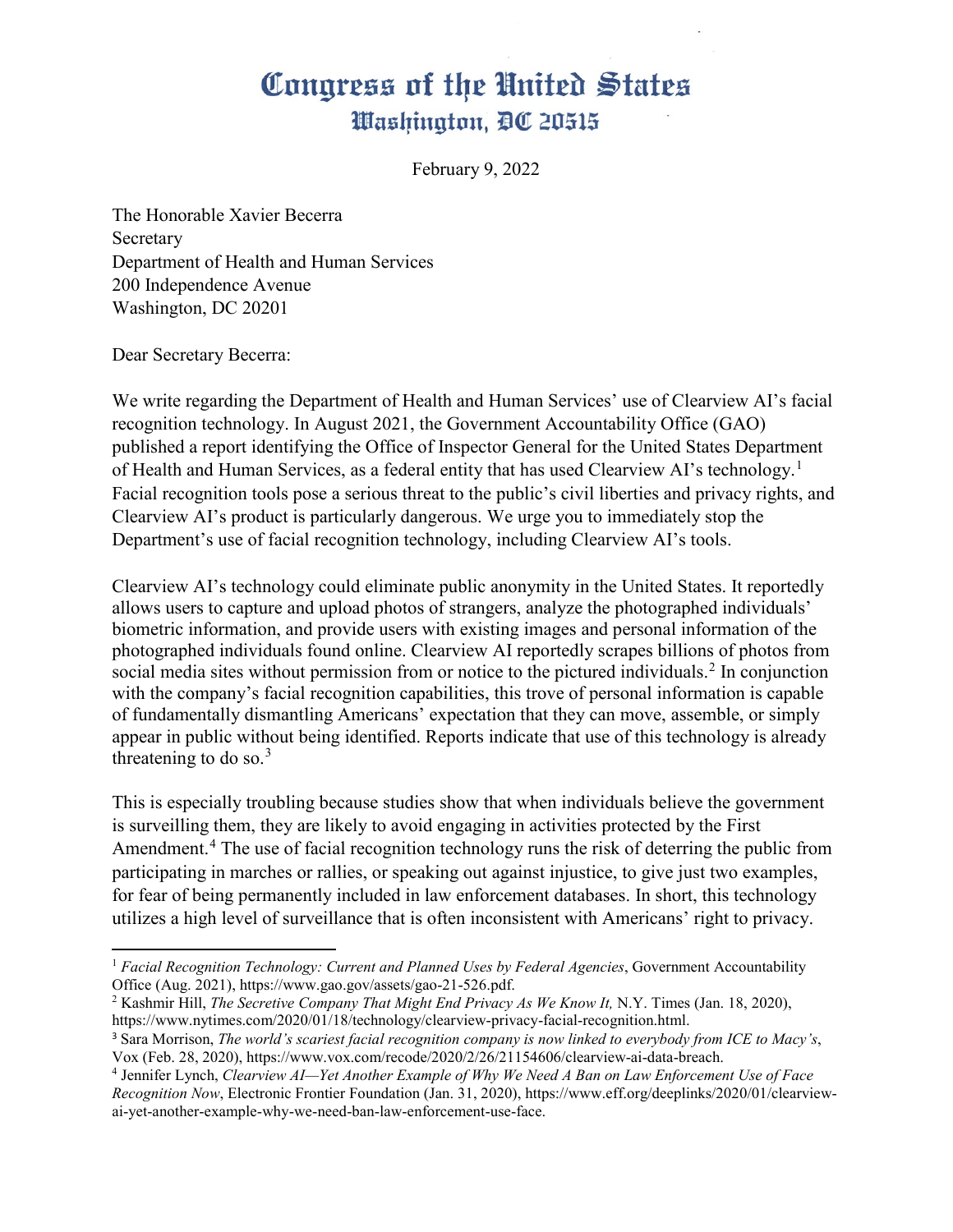The Honorable Xavier Becerra February 9, 2022 Page 2

Additionally, this technology poses unique threats to Black communities, other communities of color, and immigrant communities. An analysis of facial recognition tools conducted by the National Institute of Standards and Technology (NIST) found that Black, Brown, and Asian individuals were up to 100 times more likely to be misidentified than white male faces.<sup>[5](#page-10-0)</sup> Consistent with this research, at least three Black men have already been wrongfully arrested based on a false facial recognition match.<sup>[6](#page-10-1)</sup>

Facial recognition technology like Clearview's poses unique threats to marginalized communities in ways that extend beyond the tools' inaccuracy issues. Communities of color are systematically subjected to over-policing,<sup>[7](#page-10-2)</sup> and the proliferation of biometric surveillance tools is, therefore, likely to disproportionately infringe upon the privacy of individuals in Black, Brown, and immigrant communities. With respect to law enforcement use of biometric technologies specifically, reports suggest that use of the technology has been promoted among law enforcement professionals,  $\delta$  and reviews of deployment of facial recognition technology show that law enforcement entities are more likely to use it on Black and Brown individuals than they are on white individuals.<sup>[9](#page-10-4)</sup> Additionally, past law enforcement use of this technology reportedly targeted Black Lives Matter activists.<sup>[10](#page-10-5)</sup>

Use of increasingly powerful technologies like Clearview AI's have the concerning potential to violate Americans' privacy rights and exacerbate existing injustices. Therefore, as the authors of the *Facial Recognition and Biometric Technology Moratorium Act* (S. 2052/H.R. 3907) — which would halt a federal agency or official from using these technologies<sup>[11](#page-10-6)</sup> — we urge you to stop use of facial recognition tools, including Clearview AI's products.

Thank you for your attention to this important matter.

 $\overline{a}$ 

<span id="page-10-0"></span><sup>5</sup> National Institute of Standards and Technology, *NIST Study Evaluates Effects of Race, Age, Sex on Face Recognition Software* (Dec. 19, 2019), https://www.nist.gov/news-events/news/2019/12/nist-study-evaluates-effectsrace-age-sex-face-recognition-software<br><sup>6</sup> Kashmir Hill, *Another Arrest, and Jail Time, Due to a Bad Facial Recognition Match*, N. Y. Times (Dec. 29,

<span id="page-10-1"></span>

<sup>2020),</sup> https://www.nytimes.com/2020/12/29/technology/facial-recognition-misidentify-jail.html. 7 Elizabeth Hinton, LeShae Henderson, & Cindy Reed, *An Unjust Burden: The Disparate*

<span id="page-10-2"></span>*Treatment of Black Americans in the Criminal Justice System*, Vera Institute for Justice (May 2018),

https://www.vera.org/downloads/publications/for-the-record-unjust-burden-racial-disparities.pdf; *Criminal Justice Fact Sheet*, The National Association for the Advancement of Colored People, https://naacp.org/resources/criminaljustice-fact-sheet.

<span id="page-10-3"></span><sup>8</sup> Carole Haskins, *A Popular Workshop for Police Encouraged Cops to Use Face Scans to ID People they Pull Over at Traffic Stops*, Business Insider (Feb. 2, 2022), https://www.businessinsider.com/police-workshop-street-coptraining-podcast-facial-recognition-traffic-stops-2022-2?op=1.

<span id="page-10-4"></span><sup>9</sup> Automated Regional Justice Information System, *San Diego's Privacy Policy Development: Efforts & Lessons Learned*, https://www.voiceofsandiego.org/wp-content/uploads/2021/04/E5-Meaningful-Metrics-1-1.pdf. 10 James Vincent, *NYPD Used Facial Recognition to Track Down Black Lives Matter Activist*, The Verge (Aug. 18,

<span id="page-10-5"></span><sup>2020),</sup> https://www.theverge.com/2020/8/18/21373316/nypd-facial-recognition-black-lives-matter-activist-derrickingram/.

<span id="page-10-6"></span><sup>&</sup>lt;sup>11</sup> Facial Recognition and Biometric Technology Moratorium Act, S. 2052, 117<sup>th</sup> Congress § 1 (2021); Facial Recognition and Biometric Technology Moratorium Act, H.R. 3907, 117<sup>th</sup> Congress  $\S 1$  (2021).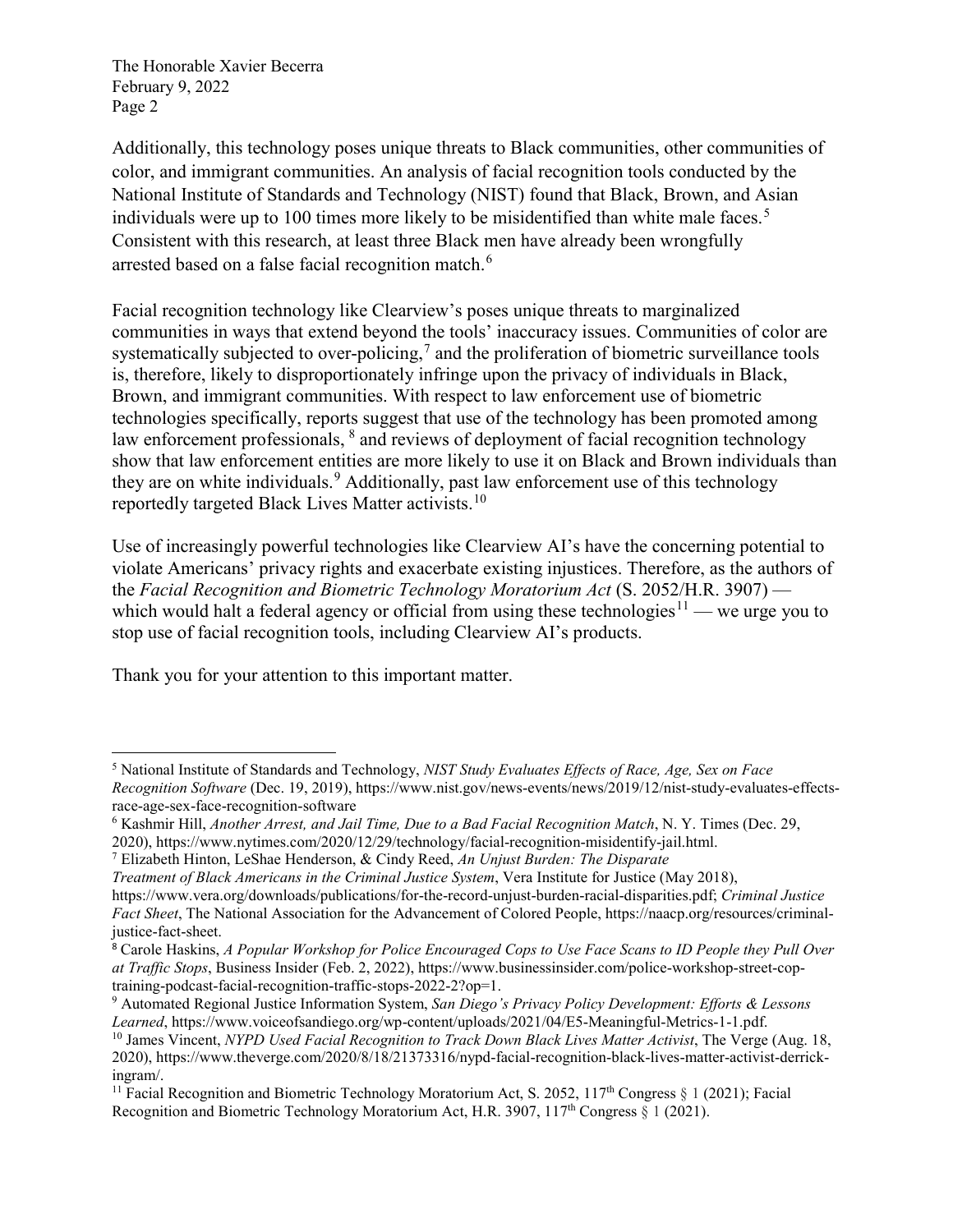The Honorable Xavier Becerra February 9, 2022 Page 3

Sincerely,

Edward J Markey

Guinha

Edward J. Markey Pramila Jayapal United States Senator United States Representative

Gramme S. Pusst

Jeffrey A. Merkley **Ayanna Pressley** United States Senator United States Representative

cc: The Honorable Christi Grimm, Principal Deputy Inspector, Office of the Inspector General U.S. Department of Health and Human Services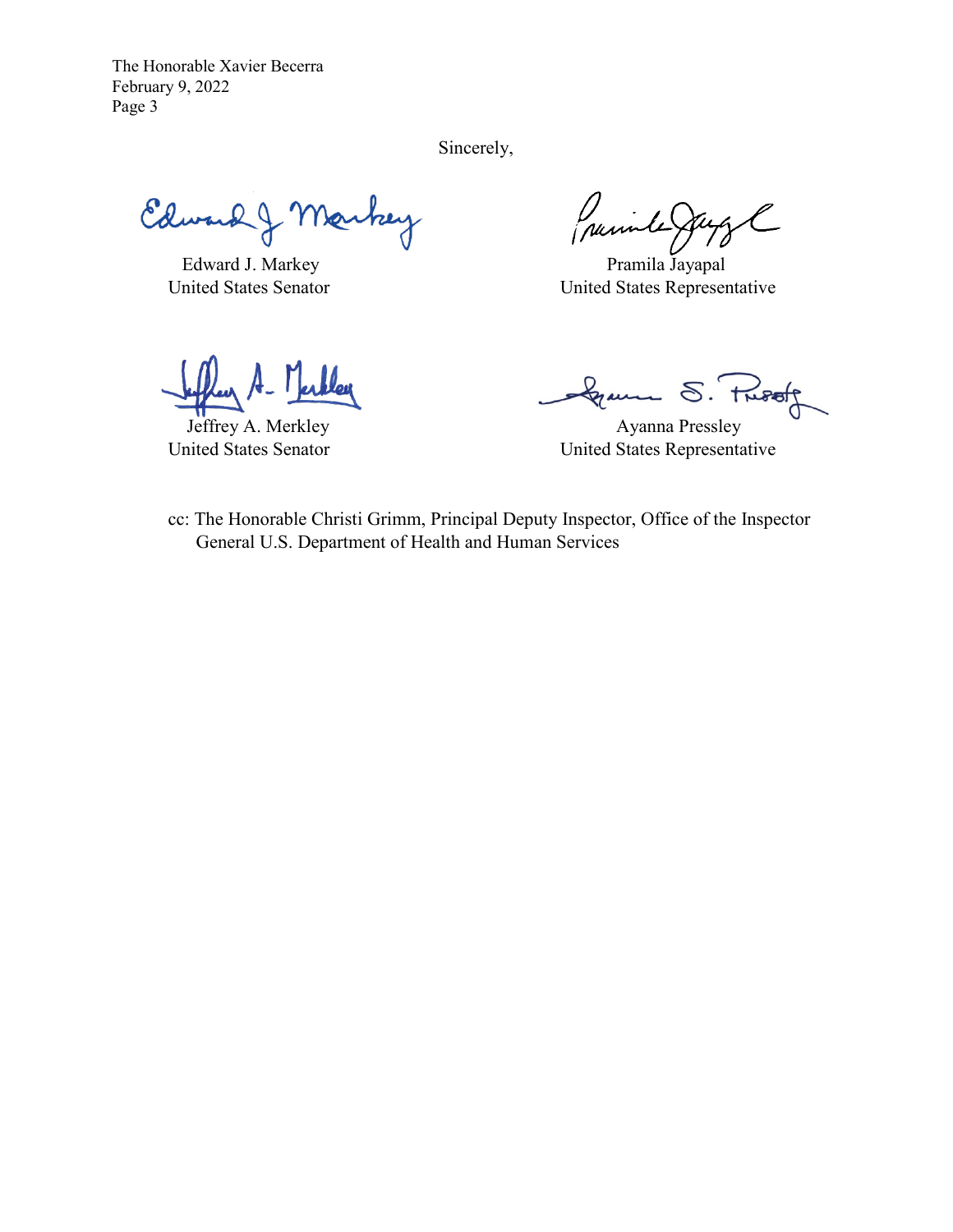February 9, 2022

The Honorable Deb Haaland Secretary of the Interior U.S. Department of Interior 1849 C Street, NW Washington, DC 20240

Dear Secretary Haaland:

l

We write regarding the Interior Department's use of Clearview AI's facial recognition technology. In August 2021, the Government Accountability Office (GAO) published a report identifying the U.S. Park Police and the U.S. Fish and Wildlife Services, as federal entities that have used Clearview AI's technology.<sup>[1](#page-12-0)</sup> Facial recognition tools pose a serious threat to the public's civil liberties and privacy rights, and Clearview AI's product is particularly dangerous. We urge you to immediately stop the Department's use of facial recognition technology, including Clearview AI's tools.

Clearview AI's technology could eliminate public anonymity in the United States. It reportedly allows users to capture and upload photos of strangers, analyze the photographed individuals' biometric information, and provide users with existing images and personal information of the photographed individuals found online. Clearview AI reportedly scrapes billions of photos from social media sites without permission from or notice to the pictured individuals.<sup>[2](#page-12-1)</sup> In conjunction with the company's facial recognition capabilities, this trove of personal information is capable of fundamentally dismantling Americans' expectation that they can move, assemble, or simply appear in public without being identified. Reports indicate that use of this technology is already threatening to do so. $3$ 

This is especially troubling because studies show that when individuals believe the government is surveilling them, they are likely to avoid engaging in activities protected by the First Amendment.<sup>[4](#page-12-3)</sup> The use of facial recognition technology runs the risk of deterring the public from participating in marches or rallies, or speaking out against injustice, to give just two examples,

<span id="page-12-0"></span><sup>&</sup>lt;sup>1</sup> Facial Recognition Technology: Current and Planned Uses by Federal Agencies, Government Accountability Office (Aug. 2021), https://www.gao.gov/assets/gao-21-526.pdf.

<span id="page-12-1"></span><sup>2</sup> Kashmir Hill, *The Secretive Company That Might End Privacy As We Know It,* N.Y. Times (Jan. 18, 2020), https://www.nytimes.com/2020/01/18/technology/clearview-privacy-facial-recognition.html.

<span id="page-12-2"></span><sup>3</sup> Sara Morrison, *The world's scariest facial recognition company is now linked to everybody from ICE to Macy's*, Vox (Feb. 28, 2020), https://www.vox.com/recode/2020/2/26/21154606/clearview-ai-data-breach.

<span id="page-12-3"></span><sup>4</sup> Jennifer Lynch, *Clearview AI—Yet Another Example of Why We Need A Ban on Law Enforcement Use of Face Recognition Now*, Electronic Frontier Foundation (Jan. 31, 2020), https://www.eff.org/deeplinks/2020/01/clearviewai-yet-another-example-why-we-need-ban-law-enforcement-use-face.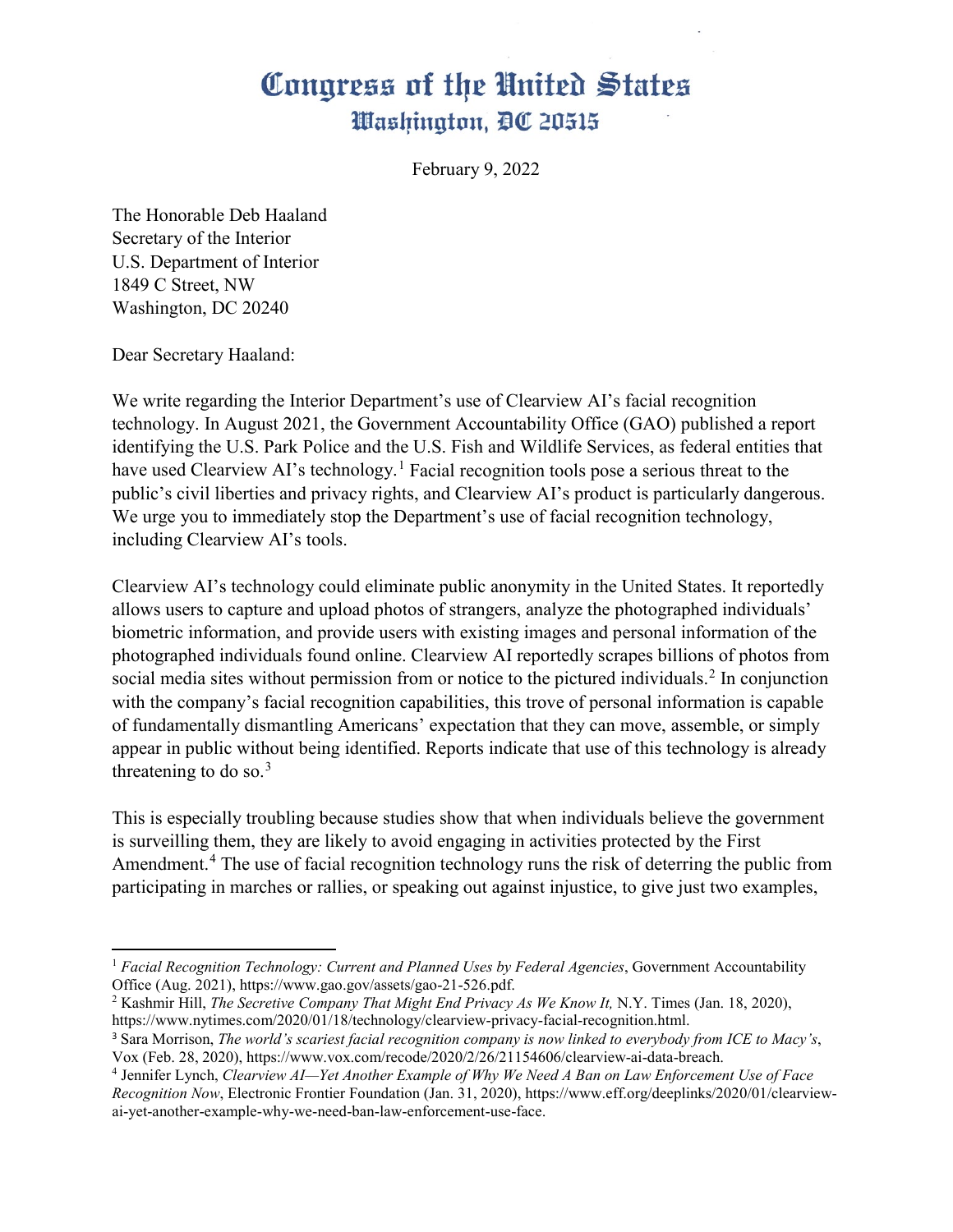The Honorable Deb Haaland February 9, 2022 Page 2

for fear of being permanently included in law enforcement databases. In short, this technology utilizes a high level of surveillance that is often inconsistent with Americans' right to privacy.

Additionally, this technology poses unique threats to Black communities, other communities of color, and immigrant communities. An analysis of facial recognition tools conducted by the National Institute of Standards and Technology (NIST) found that Black, Brown, and Asian individuals were up to 100 times more likely to be misidentified than white male faces.<sup>[5](#page-13-0)</sup> Consistent with this research, at least three Black men have already been wrongfully arrested based on a false facial recognition match.<sup>[6](#page-13-1)</sup>

Facial recognition technology like Clearview's poses unique threats to marginalized communities in ways that extend beyond the tools' inaccuracy issues. Communities of color are systematically subjected to over-policing,<sup>[7](#page-13-2)</sup> and the proliferation of biometric surveillance tools is, therefore, likely to disproportionately infringe upon the privacy of individuals in Black, Brown, and immigrant communities. With respect to law enforcement use of biometric technologies specifically, reports suggest that use of the technology has been promoted among law enforcement professionals, <sup>[8](#page-13-3)</sup> and reviews of deployment of facial recognition technology show that law enforcement entities are more likely to use it on Black and Brown individuals than they are on white individuals.<sup>[9](#page-13-4)</sup> Additionally, past law enforcement use of this technology reportedly targeted Black Lives Matter activists.<sup>[10](#page-13-5)</sup>

Use of increasingly powerful technologies like Clearview AI's have the concerning potential to violate Americans' privacy rights and exacerbate existing injustices. Therefore, as the authors of the *Facial Recognition and Biometric Technology Moratorium Act* (S. 2052/H.R. 3907) — which would halt a federal agency or official from using these technologies<sup>[11](#page-13-6)</sup> — we urge you to stop use of facial recognition tools, including Clearview AI's products.

<span id="page-13-0"></span> $\overline{a}$ <sup>5</sup> National Institute of Standards and Technology, *NIST Study Evaluates Effects of Race, Age, Sex on Face Recognition Software* (Dec. 19, 2019), https://www.nist.gov/news-events/news/2019/12/nist-study-evaluates-effectsrace-age-sex-face-recognition-software.

<span id="page-13-1"></span><sup>6</sup> Kashmir Hill, *Another Arrest, and Jail Time, Due to a Bad Facial Recognition Match*, N.Y. Times (Dec. 29, 2020), https://www.nytimes.com/2020/12/29/technology/facial-recognition-misidentify-jail.html. 7 Elizabeth Hinton, LeShae Henderson, & Cindy Reed, *An Unjust Burden: The Disparate Treatment of Black* 

<span id="page-13-2"></span>*Americans in the Criminal Justice System*, Vera Institute for Justice (May 2018),

https://www.vera.org/downloads/publications/for-the-record-unjust-burden-racial-disparities.pdf; *Criminal Justice Fact Sheet*, The National Association for the Advancement of Colored People, https://naacp.org/resources/criminaljustice-fact-sheet.

<span id="page-13-3"></span><sup>8</sup> Carole Haskins, *A Popular Workshop for Police Encouraged Cops to Use Face Scans to ID People they Pull Over at Traffic Stops*, Business Insider (Feb. 2, 2022), https://www.businessinsider.com/police-workshop-street-coptraining-podcast-facial-recognition-traffic-stops-2022-2?op=1.

<span id="page-13-4"></span><sup>9</sup> Automated Regional Justice Information System, *San Diego's Privacy Policy Development: Efforts & Lessons Learned*, https://www.voiceofsandiego.org/wp-content/uploads/2021/04/E5-Meaningful-Metrics-1-1.pdf. 10 James Vincent, *NYPD Used Facial Recognition to Track Down Black Lives Matter Activist*, The Verge (Aug. 18,

<span id="page-13-5"></span><sup>2020),</sup> https://www.theverge.com/2020/8/18/21373316/nypd-facial-recognition-black-lives-matter-activist-derrickingram/.

<span id="page-13-6"></span><sup>&</sup>lt;sup>11</sup> Facial Recognition and Biometric Technology Moratorium Act, S. 2052, 117<sup>th</sup> Congress § 1 (2021); Facial Recognition and Biometric Technology Moratorium Act, H.R. 3907,  $117<sup>th</sup>$  Congress  $\S 1$  (2021).